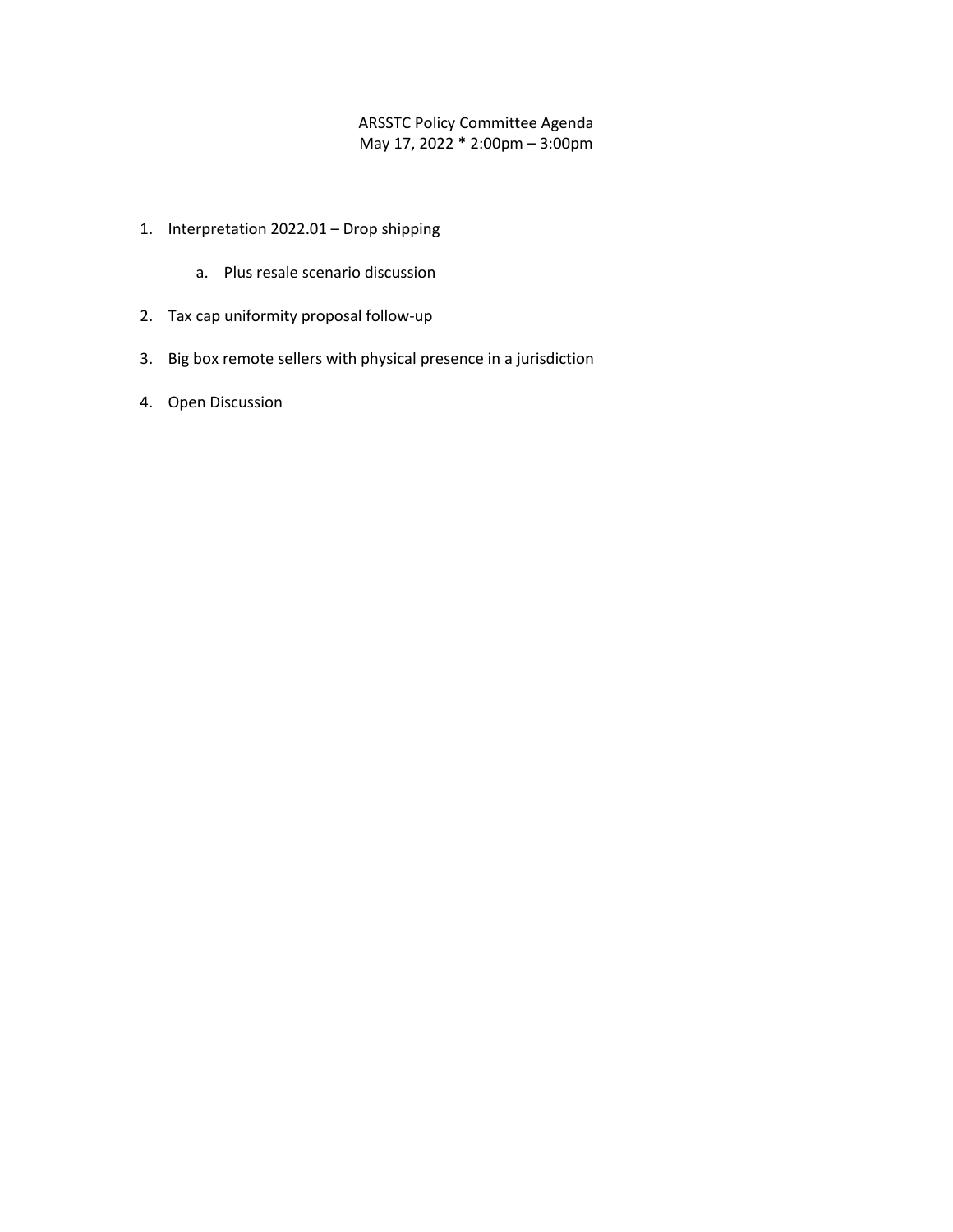

# **Transactions involving Drop-Shipments into ARSSTC Member Jurisdictions**

## **Issue:**

What is a drop-shipment and how are each of the parties involved in the drop-shipment affected by sales tax collection requirements on remote sales?

# **Background:**

The typical drop-shipment involves three parties:

- 1. The customer
- 2. Seller A
- 3. Seller B aka "the shipper/supplier"

Very simply, the customer makes a purchase from the seller. The seller then purchases from the shipper/supplier and directs the shipper/supplier to ship the good(s) directly to the customer. This in essence creates two separate transactions as outlined below:

Transaction #1



In Transaction #1, Seller A makes a sale to the buyer. Seller A collects the buyer's delivery / shipping address information.

Transaction #2



In Transaction #2, Seller A purchases good(s) from Seller B to fulfill the order placed in Transaction #1. Seller A provides the buyer's delivery / shipping address from Transaction #1. Seller B is considered the drop shipper.

# **Guidance for Transaction #1**

Transaction #1 is relatively simple as there are only two factors that must be considered: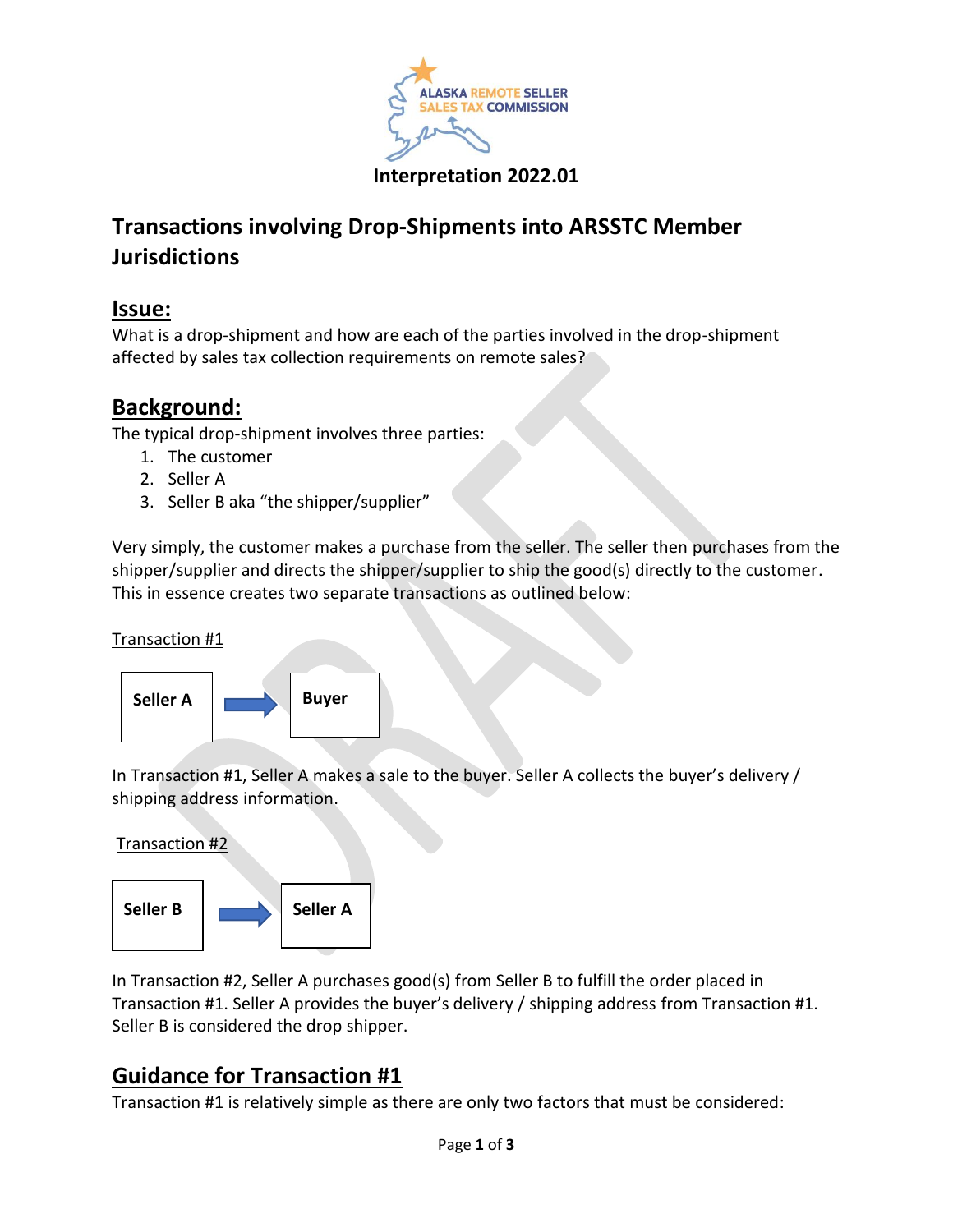

## **Interpretation 2022.01**

- 1. Does Seller A meet the economic nexus threshold for collecting sales tax as a remote seller, and
- 2. Is the buyer's delivery/shipping address in an ARSSTC member jurisdiction?

Section 040(A) of the Uniform Remote Seller Sales Tax code sets the economic nexus threshold at \$100,000 in gross sales or 200 individual transactions delivered statewide into Alaska, in either the current or previous calendar year. A remote seller would only be required to register with the Commission and collect sales tax once it reaches either of those economic nexus measures.

Furthermore, any sales tax to be collected by the remote seller is based on the point of delivery. Please see [Interpretation 2020.05](https://arsstc.org/wp-content/uploads/2021/06/2020.05-Sourcing-of-Goods_revised-June-2021.pdf) – Sourcing of Goods or Interpretation 2021.05 – Remote Services & Sourcing for more information on point of delivery and sourcing of a transaction.

## Transaction #1 Summary

In the transaction #1 scenario, Seller A would only be required to collect sales tax as a remote seller if it meets the economic nexus threshold outlined above and if the final point of delivery is in a jurisdiction that is a member of the ARSSTC.

# **Guidance for Transaction #2**

Transaction #2 is more complicated as it brings in the question of resale exemption.

- 1. Does Seller B meet the economic nexus threshold for collecting sales tax as a remote seller,
- 2. Is the delivery/shipping address in an ARSSTC member jurisdiction, and
- 3. What resale exemption documentation should Seller B obtain from Seller A to exempt transaction #2 from sales tax?

The economic nexus threshold and the delivery/shipping address questions have the same implications as outlined for Transaction #1. However, Transaction #2 has the added element of possible resale exemption claim by Seller A on its purchase from Seller B.

Following are the possible types of resale documentation that are acceptable for Seller B to exempt its sale to Seller A:

- *Resale exemption certificate issued to Seller A by the local Alaskan taxing authority* where the transaction is sourced.
	- o For more discussion on local Alaskan taxing authority exemption certificates, please see Interpretation 2020.10 – [Entity Based Exemption Certificates.](https://arsstc.org/wp-content/uploads/2021/10/2020.10-Entity-based-exemption-certificate_revised-August-2021.pdf)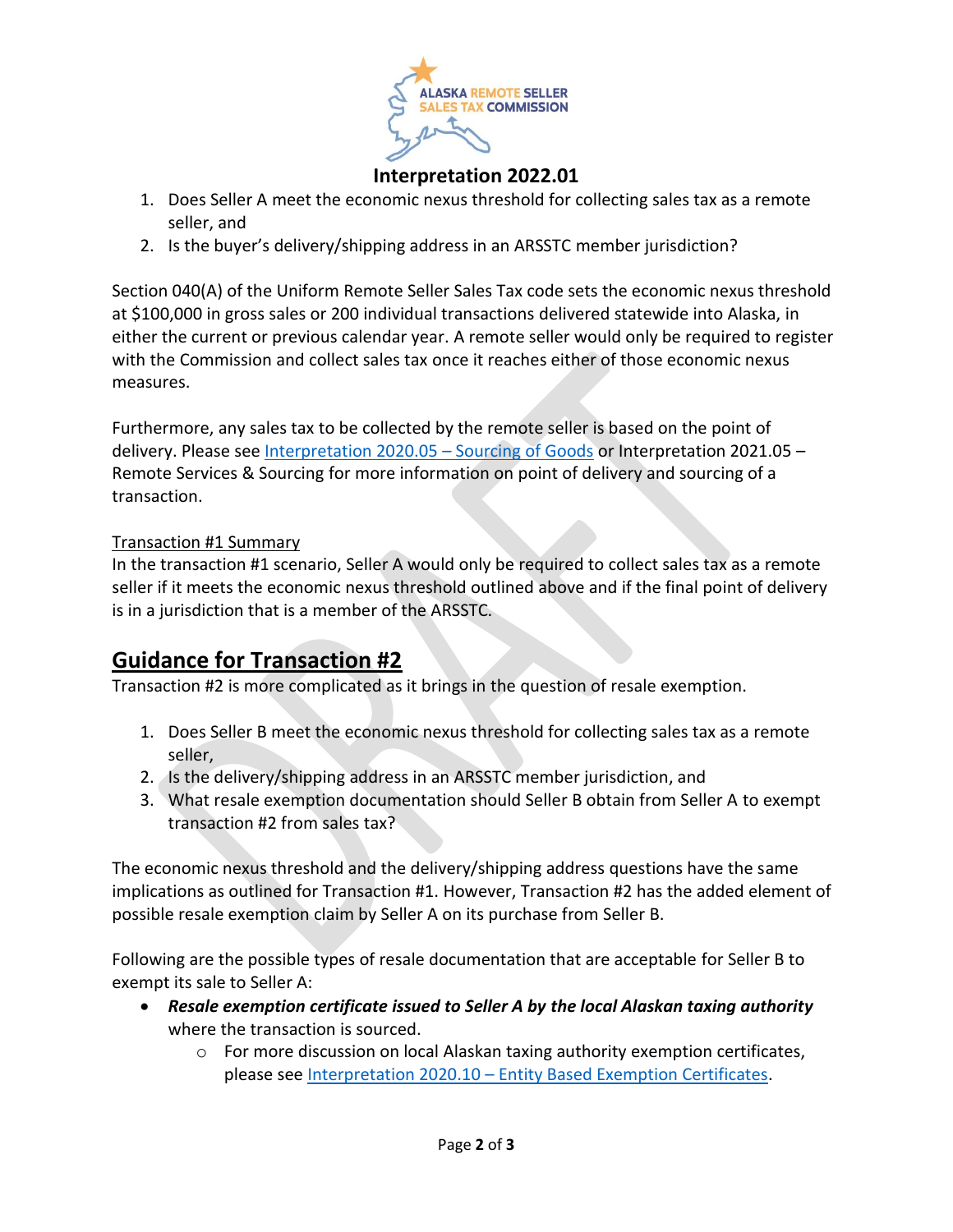

## **Interpretation 2022.01**

- $\circ$  If Seller A is not located in a local Alaskan jurisdiction with a sales tax, it will not be able to obtain a resale certificate from its local jurisdiction.
- *ARSSTC Remote Reseller Sales Tax Exemption Certificate* issued to Seller A by the ARSSTC.
	- o [ARSSTC Remote Reseller Certificate application](https://arsstc.org/wp-content/uploads/2021/05/ARSSTC-Seller-Remote-Resale-Certificate-Application-fillable.pdf)
	- o An ARSSTC Remote Reseller exemption certificate may only be issued to Seller A if:
		- Seller A is not located in an Alaskan taxing jurisdiction and,
		- Seller A conducts remote sales across AK.
	- $\circ$  If Seller A conducts remote sales across AK, it will need to register with the ARSSTC regardless of economic nexus threshold if it desires to obtain the ARSSTC Remote Reseller Exemption certificate.
	- $\circ$  If Seller A does not conduct remote sales across AK, it will not be entitled to obtain the ARSSTC Remote Reseller Exemption certificate.
- *Uniform Sales & Use Tax Resale Certificate – Multijurisdiction* (from the Multistate Tax Commission) presented by Seller A.
	- o Claims for resale exemption by Seller using the Uniform Sales & Use Tax Resale Certificate will be accepted for audit purposes by ARSSTC as appropriate documentation.

## Transaction #2 Summary

In the Transaction #2 scenario, Seller B would only be required to collect sales tax on its sale to Seller A if the following two conditions are met:

- Seller B has exceeded the economic nexus threshold outlined in the Uniform Code and,
- Transaction #2 has a point of delivery located in an ARSSTC member jurisdiction.

If both of these conditions are met, Seller B has a requirement to charge sales tax on its sale to Seller A, **unless** Seller A provides appropriate documentation supporting their claim for resale.

Multiple forms of resale exemption documentation may be accepted by Seller B, including the ARSSTC Remote Reseller Exemption Certificate, the Uniform Sales & Use Tax Resale Certification from the MTC or a resale certificate issued to Seller A by the local Alaskan taxing authority.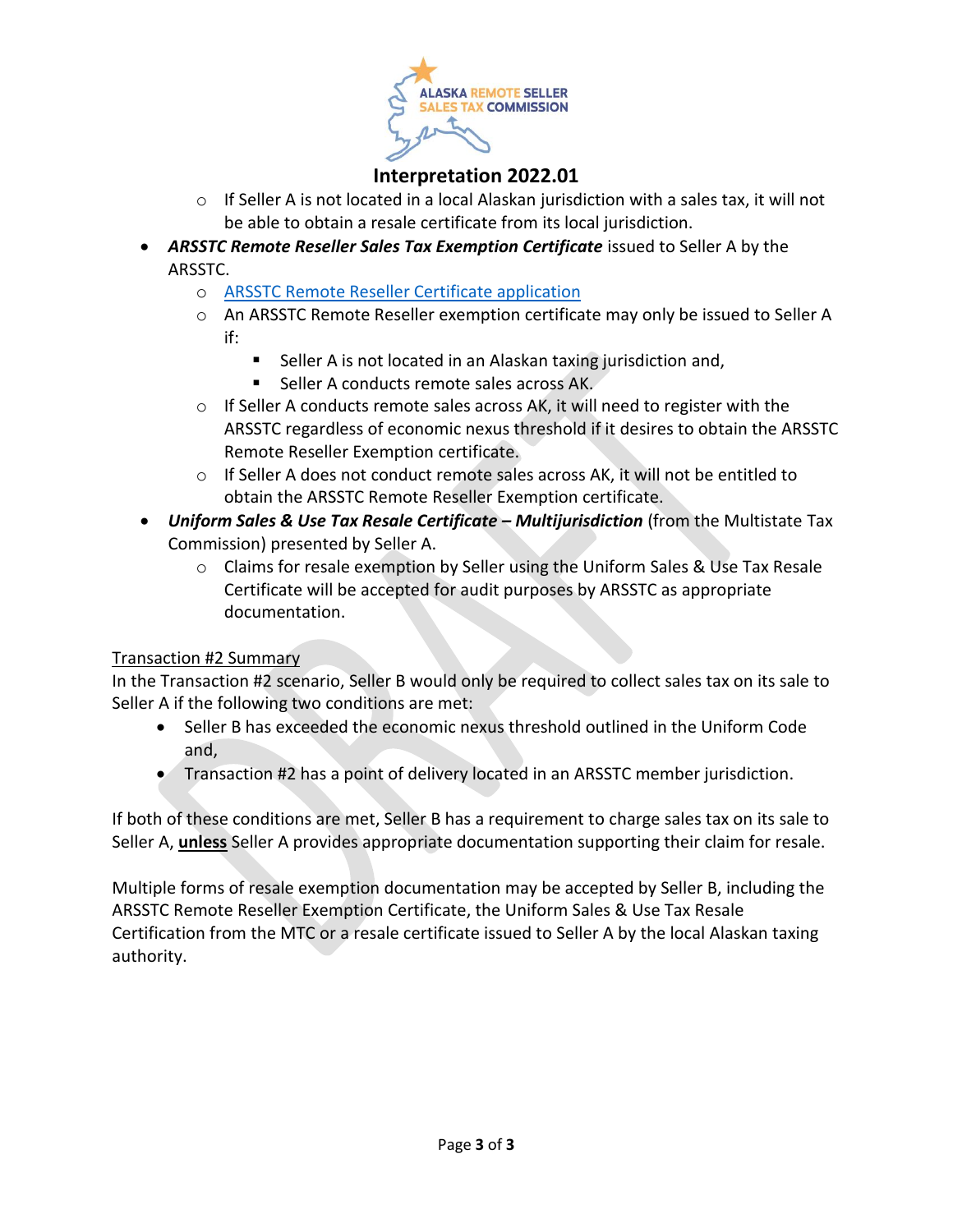Resale Scenarios Drop shipping, WA delivery, and local AK businesses

#### **#1 – Alaskan business in local taxing jurisdiction being charged WA sales tax based on WA point of delivery**

• Business would fill out the MTC cert with their local resale certificate information.

#### **#2 – Alaskan business in non-taxing jurisdiction being charged WA sales tax based on WA point of delivery.**

- If Alaskan business is remote seller, i.e. conducts remote sales across AK, the business should register with ARSSTC regardless of economic nexus threshold.
	- o Business should apply for ARSSTC remote reseller certificate, and complete MTC form with the ARSSTC reseller information.
- If Alaskan business does not conduct remote sales across AK, the business does not qualify for the remote reseller certificate and will not be able to use the MTC resale certificate

#### **#3 – Alaskan business in local taxing jurisdiction being charged their local sales tax by remote seller.**

• Business should provide their local resale certificate to the remote seller.

**#4 – Alaskan business outside local taxing jurisdiction, being charged their local sales tax by remote seller based on point of delivery inside city.**

- Business is not entitled to local exemption certificate due to not conducting business in local taxing jurisdiction.
- If business is remote seller, i.e. conducts remote sales across AK, the business should register with ARSSTC regardless of economic nexus threshold.
	- o Business should apply for ARSSTC remote reseller certificate, and complete MTC form with the ARSSTC reseller information.
- If business does not conduct remote sales across AK, the business does not qualify for the remote reseller certificate and will not be able to use the MTC resale certificate.

#### **#5 - non-Alaskan business being charged AK sales tax by supplier / drop-shipper due to point of delivery in AK taxing jurisdiction.**

- Business should register with the ARSSTC as remote seller regardless of economic nexus threshold.
	- o Business should apply for ARSSTC remote reseller certificate, and complete MTC form with the ARSSTC reseller information.

#### **Proposed Language for MTC Resale Certificate**

Alaska / ARSSTC: This certificate is valid as a resale certificate only if it contains the purchaser's name, address, signature and either the purchaser's ARSSTC Remote Reseller Certificate of Exemption number or the purchaser's resale certificate number issued by the local taxing jurisdiction.

The purchaser's claim for exemption may be verified by calling the ARSSTC at 907-790-5300.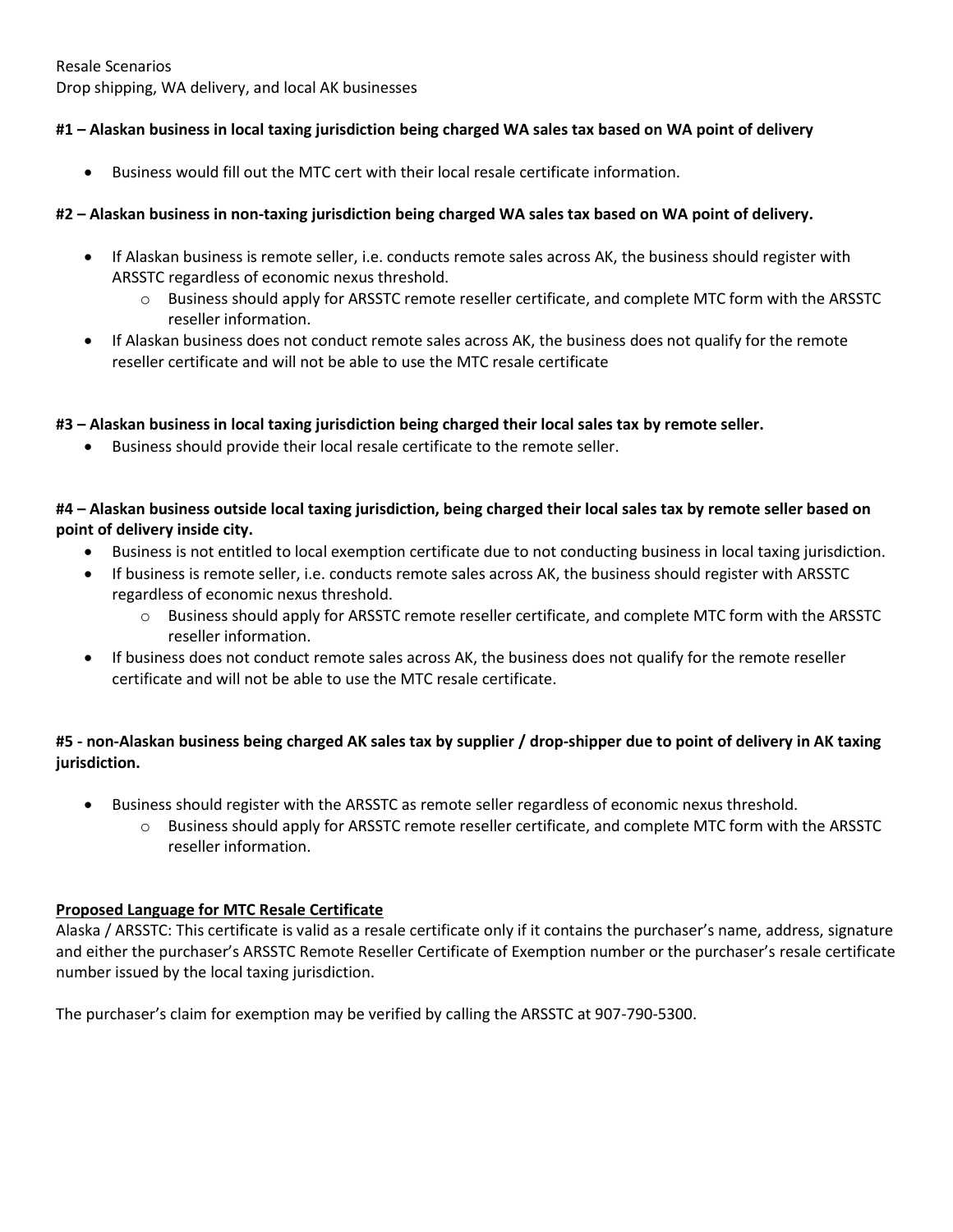

### **To: ARSSTC Policy Committee**

### **From: Clinton Singletary, Statewide Municipal Sales Tax Director**

**Date: April 19, 2022**

#### **Re: Tax Cap uniformity**

The tax cap or maximum tax is one of the most challenging elements of local sales tax codes for remote sellers to follow. While I think remote sellers would just prefer that local communities do away with the tax caps, that will definitely not be happening.

An alternative solution may be to establish some measure of uniformity in the various tax caps that exist across Commission member jurisdictions. The primary goal would be to achieve uniformity in the application of tax caps i.e. each jurisdiction with a cap should have a single item cap, single service cap and single transaction cap. Along with this there should be uniformity in the definitions of single item, single service and single transaction.

Variance in the cap levels should be ok. Allowing a cap that is limited to a specific type of purchase such as a snowmachine or ATV may be an acceptable exception. Jurisdictions that do not currently have a tax cap of any kind would not be required to adopt a cap.

This would likely require code changes at the local level along with additional definitions in the Uniform Code pertaining to a single item, single service and single transaction.

Current # of member jurisdictions some type of tax cap: **28** # of member jurisdictions that do not have a transaction level cap: **10** # of member jurisdictions that only have an item specific tax cap: **3**

Questions for the Policy Committee to consider:

- How feasible would this be to pursue?
- Does it matter if a tax cap is treated as an exemption vs a "maximum tax" clause in the local code?
- Other concerns from the PC?

#### Notes from 4/19/22 PC

- Discussion around how possible local code change would have to happen, i.e. Assembly / Council action vs vote of citizens.
	- o AK law requires voter approval for an increase in tax rate
	- $\circ$  Can also depend on how original tax code or exemption was adopted
- Discussion around best next steps, possibly bring to Board for greenlighting a working group.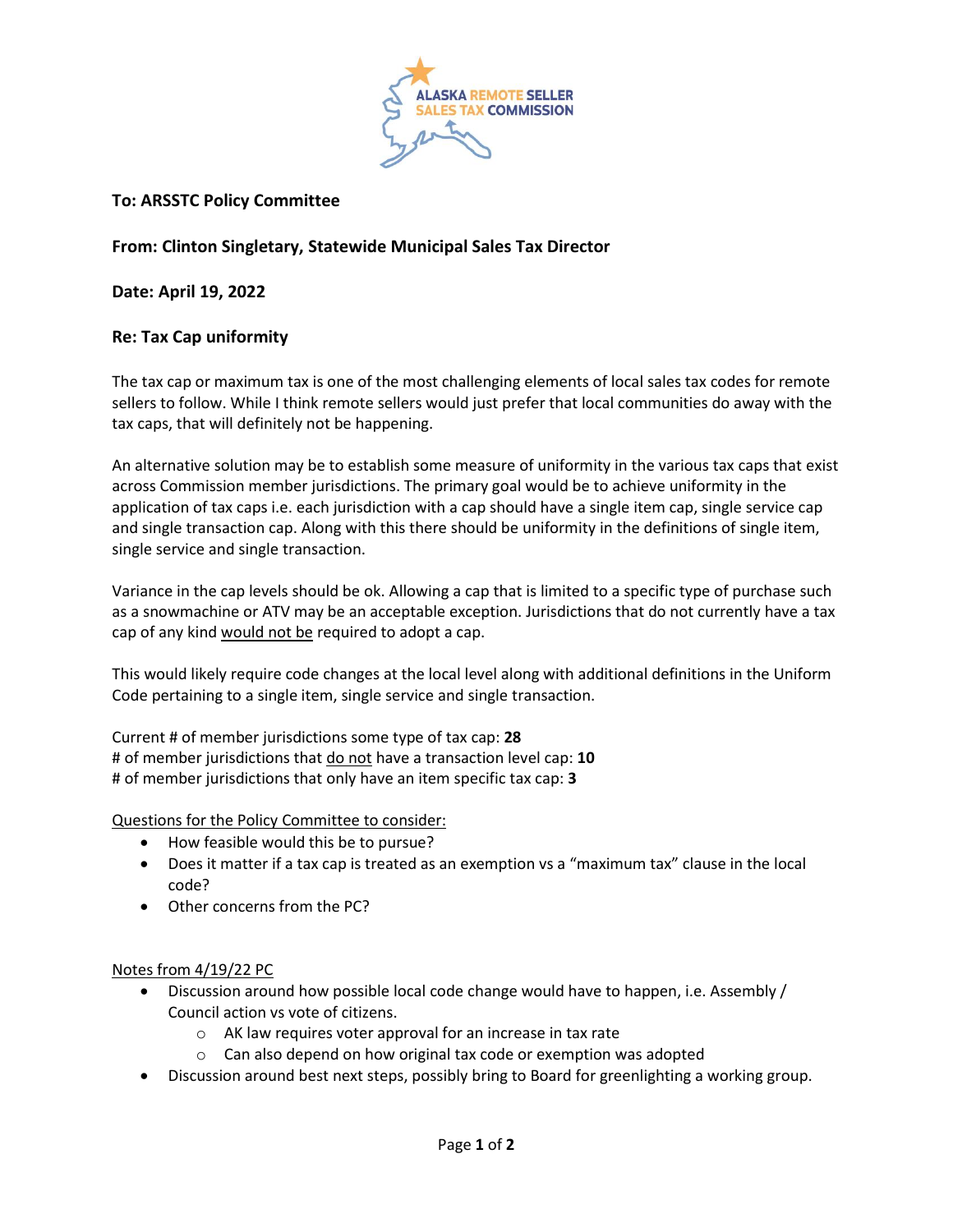

#### **Common Examples of Language**

Definition of Single Item:

An item sold in a single sale consisting of integrated and interdependent component parts affixed or fitted to one another in such a manner as to produce a functional whole. Optional accessories, including goods, services, and contracts for services, if essential for the operation of the item, shall be considered part of the functional whole.

Definition of Single Service – An interrelated and interdependent function necessary to perform a specified action. If a single service is performed over a period exceeding one month, the selling price must be apportioned to a monthly or invoice basis, whichever is more frequent, proportionate to the service performed.

Definition of Single Transaction – cannot find example of "single transaction" definition, only examples of type of transactions that require special treatment-these :

- Services rendered over timeframe greater than one month
- Short term rentals
- Capital Leases
- Long-term vehicle leases
- Other leases
- Installment payment transactions
- Products sold w/ Services
- Separate service criteria

Single Unit Sale

- 1. Any retail merchandise sale where the selling price is totaled on one invoice or any sales slip, although this exemption does not apply if any portion of the invoice or sales slip refers to more than one business day;
- 2. Any sale of services sold by an individual unit price;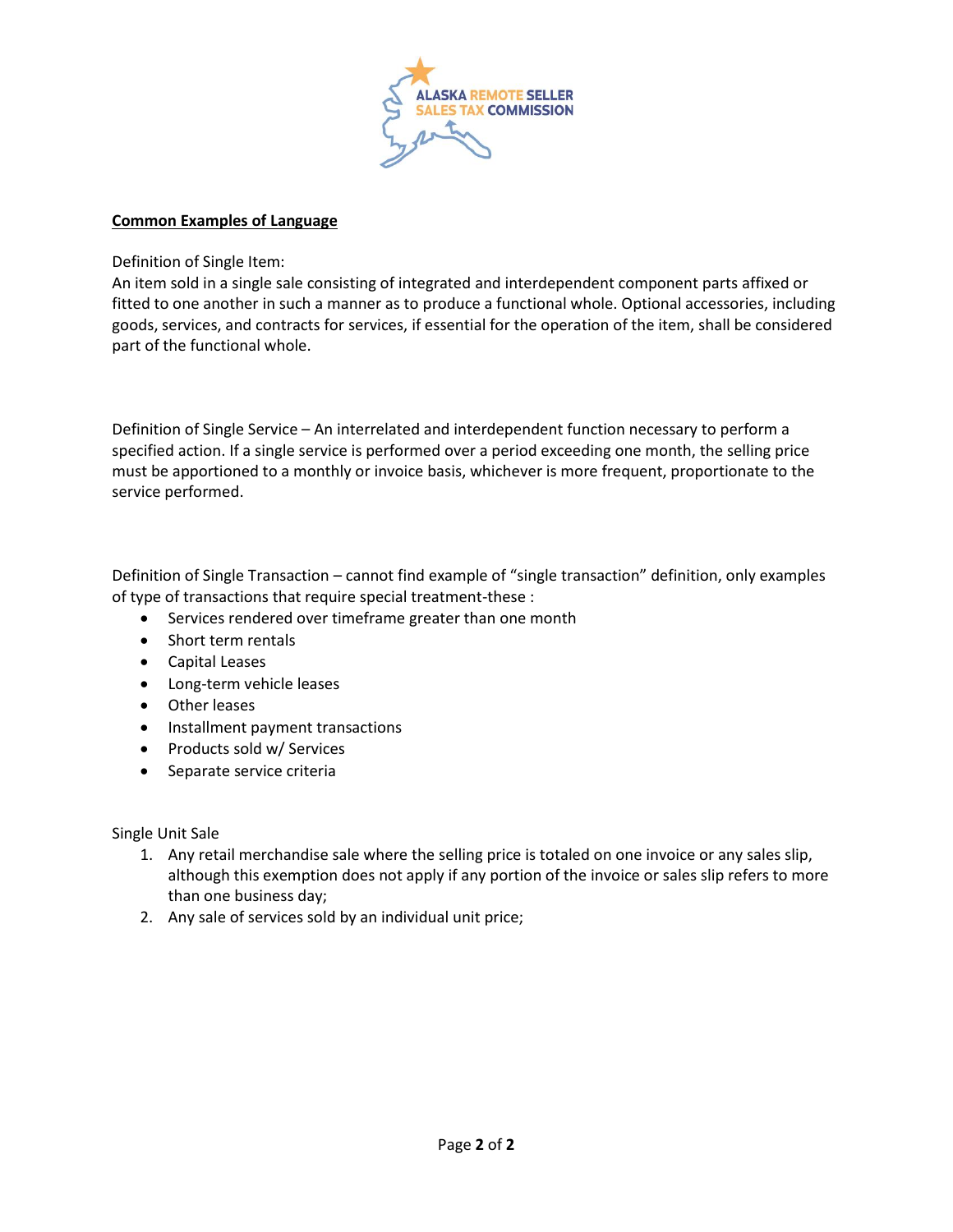

### **To: ARSSTC Policy Committee**

### **From: Clinton Singletary, Statewide Municipal Sales Tax Director**

**Date: May 17, 2022**

#### **Re: Big box stores local vs remote filings**

This topic goes back to the idea of allowing certain remote sellers having a physical presence in member jurisdictions to report both their physical presence and remote sales through the MUNIRevs ARSSTC portal.

As you'll recall, initial discussions on this topic focused on allowing this for MLM (multi-level marketing) companies only. MUNIRevs could be programmed to allow for a reduced fee on the revenues reported by these physical presence / remote sellers.

The MLM-based discussion has gone by the wayside to a degree due to a lack of interest and inherent difficulties in implementing. Since our last discussion on this topic, a new point of difficulty has been raised by certain businesses.

Our contacts at Avalara that are involved in preparing sales tax returns for clients having both physical presence sales and remote sales across AK have expressed concerns about the filing requirements outlined in Section 050(B) & 050(C) of the Uniform Code. Specifically, the requirements for the business to report certain remote i.e. online sales separately from other remote / online sales.

Avalara's concern centers on having to separate out sales reports from various sources to report different groups of sales to either the local member jurisdiction directly or to the Commission. Avalara questioned this as being prone to inaccuracies and introducing an extra level of burden that isn't experienced in other states.

I expressed some level of skepticism about the difficulties they outlined. The filing requirement outlined under 050(C) is not a new requirement for these businesses, even if the businesses have not been following that rule. Prior to *Wayfair*, a business with a physical location in a local jurisdiction should've been taxing its online sales into that jurisdiction and reporting with that jurisdiction. The separation of sales that are now a point of concern are technically not a new requirement. The only new requirement is the taxation of remote sales into jurisdictions where the business does not have a physical presence.

With that said, Avalara has asked us to consider allowing some form of alternative approach. In the meantime, it will be preparing a letter to the Board outlining the difficulties it is facing with its clients. When looking at this issue to try and find a compromise or alternative approach, only one possible option comes to mind.